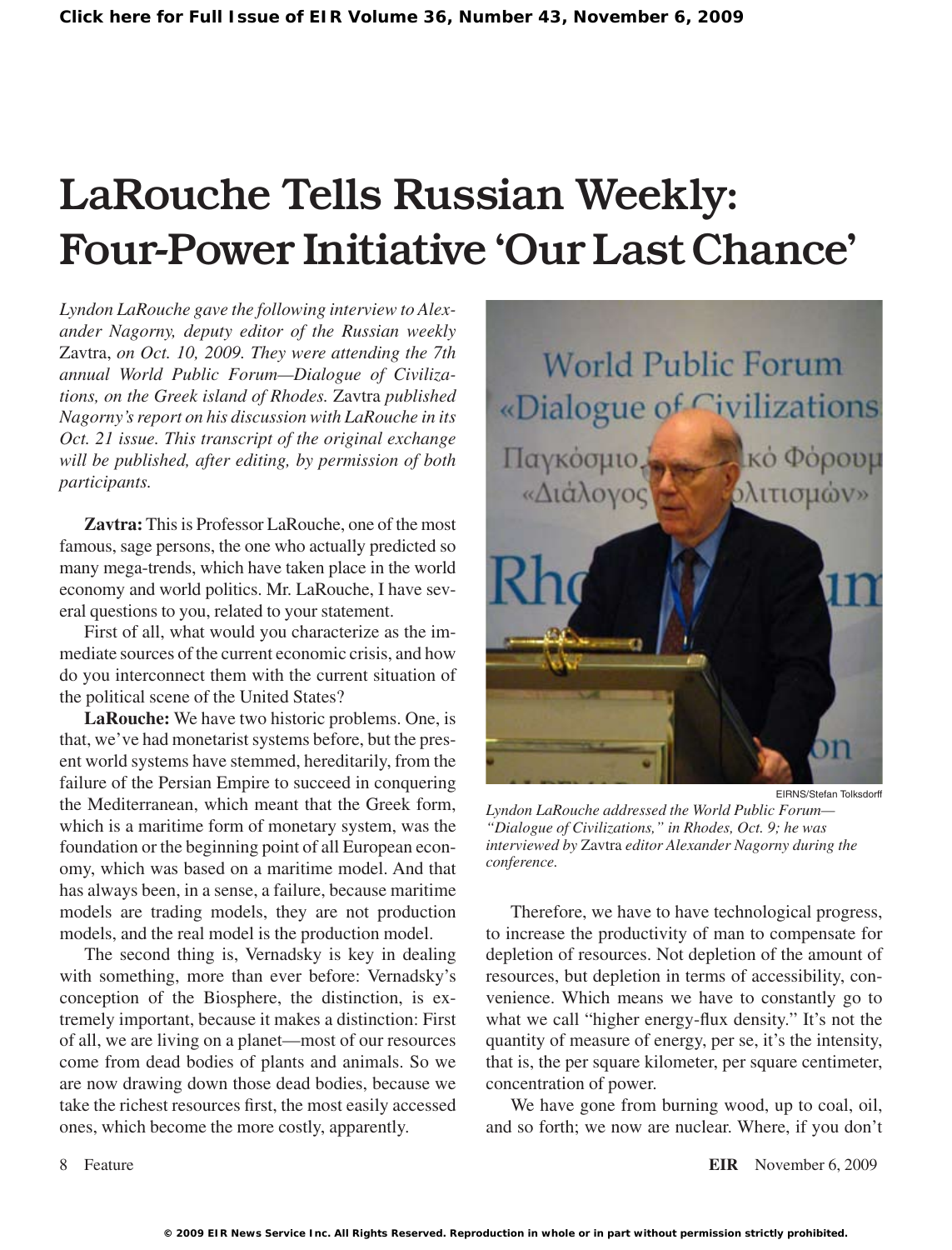have a nuclear economy, you can't really have a modern economy. We're also going to have to have a fusion economy very soon, in order to keep up with these demands on us. So therefore, we have to look at the attrition of old methods of economy, because we're drawing down old resources. We compensate by going to new technologies, which have higher energy-flux densities, or the equivalent.

**Zavtra:** I think Mr. Obama would share most of your statement.

**LaRouche:** Obama?

## **Zavtra:** No?

**LaRouche:** No—not at all. Not at all. He's not really an intellect, he's a mouth.

## **The Physical Economy of the U.S. Constitution**

Zavtra: But yesterday, in your remarks, actually, you mentioned a very interesting detail, which was quite unexpected, at least to me. You said that during the 1944 [Bretton Woods] conference, actually the concept of Mr. [Franklin] Roosevelt was much different from the concept which was introduced by Mr. [Harry] Truman.

**LaRouche:** Truman, yes.

**Zavtra:** What was the difference between those two approaches?

**LaRouche:** It's in the U.S. Constitution. The U.S. Constitution is unique. It is actually a physical economy: It was designed by Alexander Hamilton.

## **Zavtra:** Hamilton, mm-hmm.

**LaRouche:** Before the Constitution.

First of all, the states were bankrupt from fighting the war against the British, and the banks of each of these former colonies, which were now states, were bankrupt. So Hamilton set up a national banking system, as a concept. In order to make the national banking system work, that is, to keep the various parts of the nation working together, you had to have a Federal government in place of a federation of—

## **Zavtra:**—of states.

**LaRouche:** Right. So, this resulted in the U.S. Federal Constitution. In the Federal Constitution, at the beginning, the foundation is a credit system. First of all, the principle of the Preamble of the Constitution, which is a principle of nature, that is, a principle of mankind,

a fundamental law. In that, you can not create a monetary system, you have to have a credit system. And now, we've had changes in the behavior of government, but the Constitution remains the same. The conception of the United States is not a European monetary system, but a credit system. We have adapted to a world monetary system.

What Roosevelt did, Roosevelt then said—we had China, Russia, and so forth—the Soviet Union, then.All right. Roosevelt's conception was to use the powers which were coming out of the war, to create a new world system, which would be a feeder for the United Nations. The United Nations would be a federation of sovereign nation-states, and the purpose of Roosevelt was to eliminate the British Empire, and every other empire.

When Roosevelt died, on the 12th of April, on the 13th, Truman, the new President, made a deal with Churchill, and they went back to empire.And they went back to a monetary system, under the fixed-exchangerate system, rather than a credit system. Roosevelt's intention was to establish a credit system based on the debt—that is, only a nation can recognize money. It is



# **Available through** *EIR*

Order by calling 1-800-278-3135, or at the EIR online store, at www.larouchepub.com.

\$30 plus \$4.00 for shipping and handling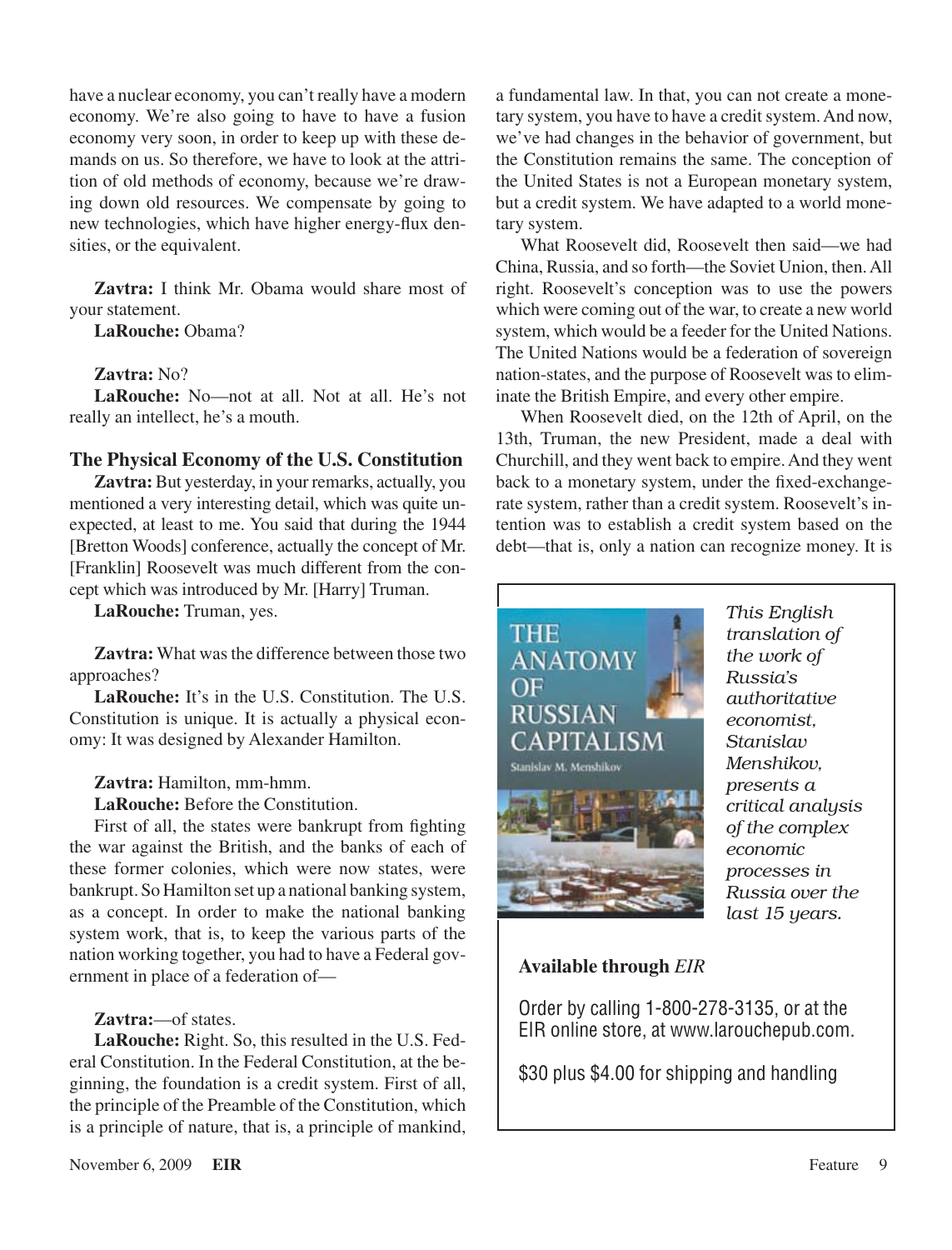

 *A fixed exchange rate among sovereign national currencies—not a gold standard—LaRouche told* Zavtra*, will promote economic cooperation and development. Shown, Russia's Lukoil Uhtaneftepereerabotka Refinery, in Uhta, Komi Republic.*

their money, it's their credit, they control it. But then, you have to have a fixed-exchange-rate system *among* nations, so you do not have rising interest rates—

#### **Zavtra:** Even no fluctuation in some corridor?

**LaRouche:** The idea was fluctuation could occur only by negotiation.

#### **Zavtra:** Mm-hmm.

**LaRouche:** But the point was to avoid this escalation of interest rates, through inequities in terms of fluctuations in interest rates. In other words, if a currency goes down, then the compensating interest rate goes up. Therefore, you have to have a fixed-exchange-rate system to prevent inflation in borrowing. Because an internal economy can generally tolerate only 1.5-2% interest rate, which we need to keep in order to develop the economy fully. And you have to accomplish this by cheapening the power, all kinds of power.

#### **A Keynesian System, or Glass-Steagall**

**Zavtra:** But you mentioned that, actually, Truman introduced a Keynesian system—

**LaRouche:** Yes, Keynes—

**Zavtra:** Which, for me, sounded a little bit different, because liberal values are going against Keynesian regulatory methods.

**LaRouche:** Well, no. It's the same thing. The Keynesian system is a monetarist system. We're still operating under a Keynesian system, internationally. What they did is, they introduced several things: First of all, they introduced fake money, called "financial derivatives." That was essentially done, officially, in 1988, '87- '88; it was done under [Federal Reserve chairman Alan] Greenspan. That was the change. And then, with the expansion of this gambling money—it's really a form of gambling—this thing has polluted the whole system.

For example, just look at the United States' economy. The U.S. economy is, right now, bankrupt. Well, how do you deal with a bankrupt economy? You put it through bankruptcy reorganization. In the U.S., we had a statute formerly, which was based on the Constitution—it's called the Glass-Steagall Act. Which meant that you kept commercial banks separate from investment banks. The commercial banks are protected; the regular banks, savings and deposits, you protect them. And if they have to go into bankruptcy, you control it, to protect the public interest. And the standard is, the Glass-Steagall standard. That was the standard that Roosevelt introduced. But that's actually a Constitutional standard, but that was the legislation to deal with a very specific problem at that time.

What we have, in the last period of the administration of my dear friend President Clinton—he was in trouble, because of this impeachment effort. So, Larry Summers, who is a real swine, worked to sabotage that, to get Glass-Steagall cancelled. Glass-Steagall is now cancelled.

**Zavtra:** Actually, Larry Summers is the author of the Russian debacle with the state bonds, you know.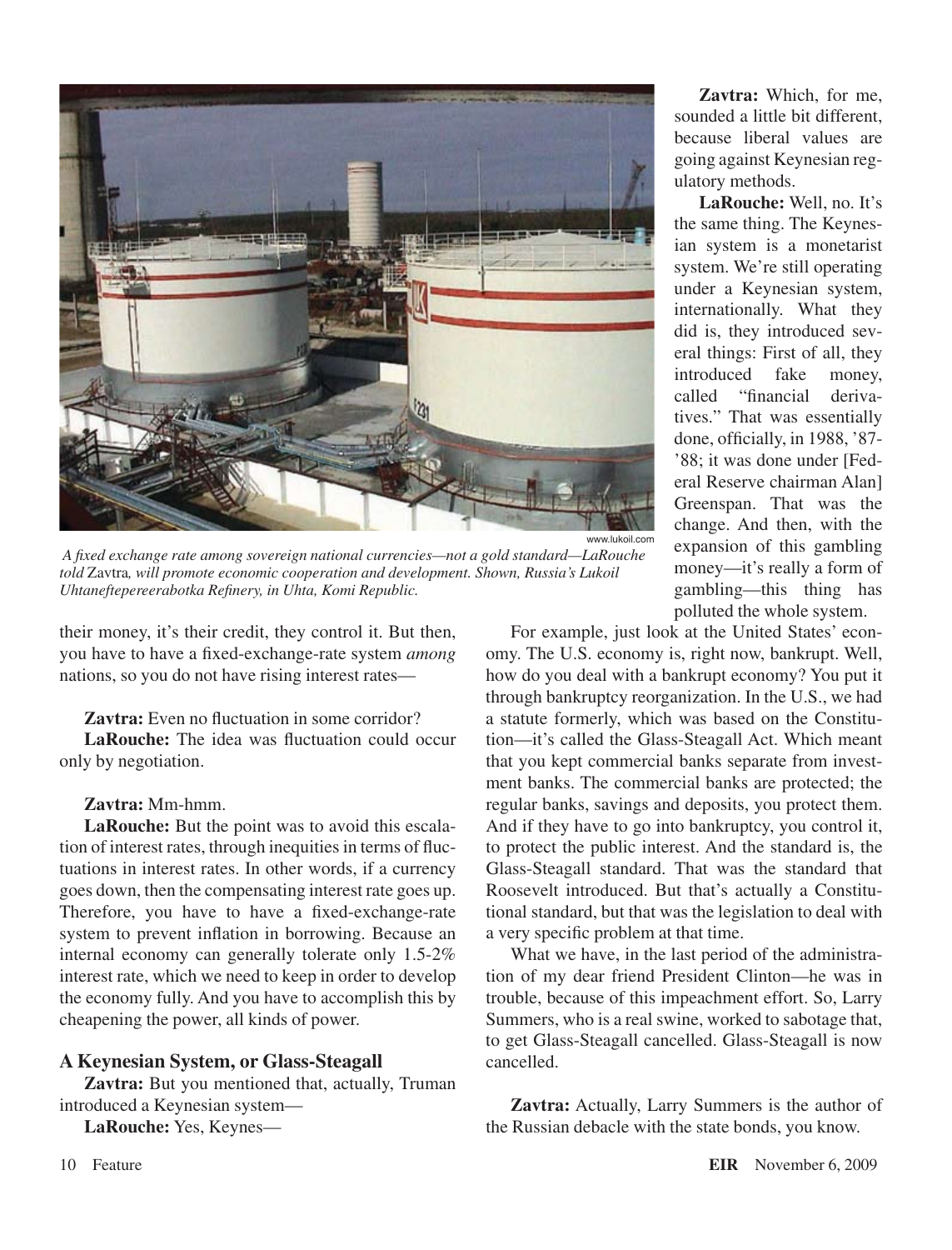## **LaRouche:** Yes! I know. He's a thief!

**Zavtra:** Because, they were working together with Chubais on this thing.

**LaRouche:** That's right, they're thieves!

**Zavtra:** Yes, exactly, exactly. It's a very interesting thing. But, theoretically speaking, of course, the introduction in 1944, the system was anchored to the gold standard, as part of that...

**LaRouche:** Not really. No, that's a mistake. I heard that [said] yesterday. It's a mistake.

The gold standard is not the basis—it's not a monetary standard. The British had a gold standard, in the 19th Century, which was cancelled, of course, in the 1930s, the beginning of the '30s. The gold standard is not the basis of the currency. The standard for the currency is the credit system standard. Now, what we did, was we used the gold as a reference point, not as a gold standard—

#### **Zavtra:** Just a reference.

**LaRouche:** A point of reference, of a common agreement among different currencies, which would enable them to coordinate as an international currency system. But based on each nation being a sovereign nation, in agreement with other nations. So therefore, you do not want fluctuations in interest rates between different countries, because that will destroy the economic cooperation. Therefore, you want to fix the interest rate. You want to fix the currency. So that is a protection measure, it is not a standard of value.

#### **The Second Phase of the Crisis**

**Zavtra:** Yes, but if we take the situation as of now, after Obama was awarded with this funny prize of Nobel [laughs]—which was absolutely a crazy thing! But still, you are mentioning that actually the dollar world system has maybe one or two months ahead before the second phase of the crisis.

**LaRouche:** Look at the debt. Look what happened. I was going to mention, in a statement of remarks here—but, on the 25th of July, in 2007, I gave one of my regular international webcasts, and I announced, on that date, that we were on the edge of a breakdown crisis of the entire international system, the dollar system, in particular, but it would be international. That's what's happened. We're now in the last weeks, before something happens, when the whole system will go into a chain-reaction collapse of the entire world economy.

**Zavtra:** You mean, through the hyperinflation cycle? Or, how?

**LaRouche:** What happened is that, what I proposed in that time, back in 2007, in the Summer, I proposed that we put the entire banking system under protection, with a single act, which I drafted. And I put it through the states first, the Federal states—get votes from the Federal states, and then from the governors of states. There was agreement to do that; we had enough power to do it, but there was intervention from the Federal side to stop it. What my provision would be: We would freeze all these mortgages, all these home mortgages. You don't foreclose.

#### **Zavtra:** All? All of them?

**LaRouche:** All, exactly. Until we straighten the mess out. And we protect the banks, the commercial banks; and we protect the mortgages, because that was the vulnerable point then. If we had done that, as I proposed with my legislation, if that had been carried through, we would be out of the mess. We'd have had a reorganization—

**Zavtra:** Of the banking system, and of the Federal Reserve System, probably?

LaRouche: Well, the Federal Reserve System has to be cancelled. It's actually—squat. You can not save it.

**Zavtra:** You're a very dangerous person [laughs] for some people in the Federal Reserve!

**LaRouche:** No, it has to be done! Because there's no solution if you don't do it.

**Zavtra:** Yes, I understand this.

**LaRouche:** It's like wartime: You have to win the war once you start one. Or, you have to make a peace, quick.

**Zavtra:** But then, emission mechanism should be transferred to the Federal Reserve System to—

**LaRouche:** The Treasury. **Zavtra:** The Treasury.

#### **Establishing the National Bank**

**LaRouche:** Well, what we would actually do, is go back to the system that we had under Hamilton, of na-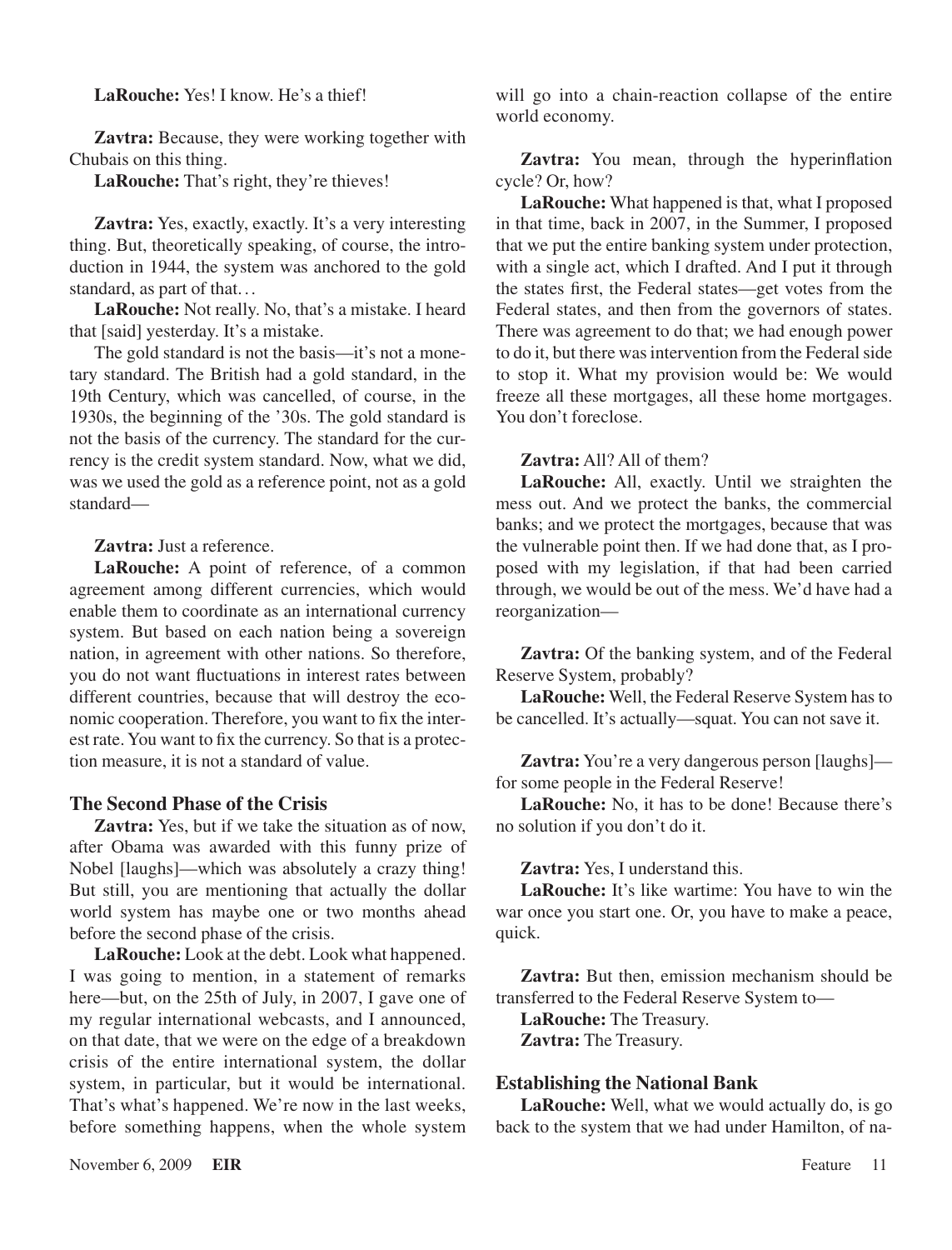tional banks.The National Bank is a quasi-private bank. The Treasury is responsible for the currency and for the law.ANational Bank, a regulated, commercial National Bank, is what is needed in order to coordinate credit the mixture of foreign, public, and private credit, because that's what you have in reality.

So you have a National Bank, which is the institution of reference, which is controlled, to organize the relationships among private banks and similar kinds of interests. This institution operates under law, under protection, under Federal protection. And my view is, you need a system of national banks which are quasi-private, because they represent private interests as well as public ones, but under protection of law, under Federal governments or national governments.

So, this was the proposal, this was what we were going for.

What they did, is, they went immediately into utterance of vast amounts of financial derivatives, in the form of debt: The so-called bailout operation. We now have—we don't know how much there is, in terms of paper debt out there, in terms of monetarist debt. We have, for example, \$26 trillion officially on the books of the United States, which suddenly were slapped on there for bailing out bankrupt institutions—worthless! We have a similar thing in Europe.

**Zavtra:** But smaller scale, I think. **LaRouche:** No! No!

**Zavtra:** No? Don't you think?

**LaRouche:** It's bigger. In Europe, the whole euro market is contaminated with it! The euro is totally bankrupt; every nation in western Europe and central Europe is bankrupt, hopelessly bankrupt! The only way you get them out of bankruptcy is by putting them through bankruptcy reorganization.

**Zavtra:** But if such a vast, I would say, huge reform is taking place in the United States, then Europe should go through the same procedure.

**LaRouche:** Europe won't. Because Europe, it will have to revolt to do it.

**Zavtra:** Otherwise, you know, the European Union will go into pieces.

**LaRouche:** They will, the European Union will go to pieces, and that will be good: It'll be better to go back to sovereign nation-states. The way to do that, you have

to have power to do this: And the power to do it exists within the United States, with Russia, China, and India. And other nations that cooperate with them in the initial action, to create a fixed-exchange-rate system, based on a credit system, not a monetary system. In other words, the national currencies, if each of these countries agree, would go into essentially a fixed-exchange-rate system among themselves.

**Zavtra:** Between U.S., China, Russia, India, and probably Brazil, yes?

**LaRouche:** No, not just that. You have also Japan would go in.

**Zavtra:** Japan, of course.

**LaRouche:**Japan would go in; you would probably have some other countries in South Asia would go into this. So you would have a majority—

**Zavtra:** But then, it would be some general—well, another Bretton Woods conference.

**LaRouche:** It would have the effect of being a new Bretton Woods conference. It would have the effect, which would establish a system of regulated states, with fixed-exchange-rate credit systems. In other words, you would have no international monetary system. You would have credit systems of sovereign nations, which is what Roosevelt intended by the Bretton Woods—

**Zavtra:** With separate currencies?

LaRouche: With separate currencies, but they would have a fixed exchange rate.

## **The Role of China**

**Zavtra:** But don't you think that, right now, the world financial system hosts the arena of clashes between differentiated political centers? What I mean, what I have in mind, that I see that China actually is trying to camouflage the situation, and they are preparing for some drastic steps.

**LaRouche:** They are doing—

**Zavtra:** They are right now under intense negotiations with Japan.

**LaRouche:** I know—with everyone.

**Zavtra:** Trying to make common ground—

**LaRouche:** Well, China's preference would be, to have an agreement with the United States directly, of the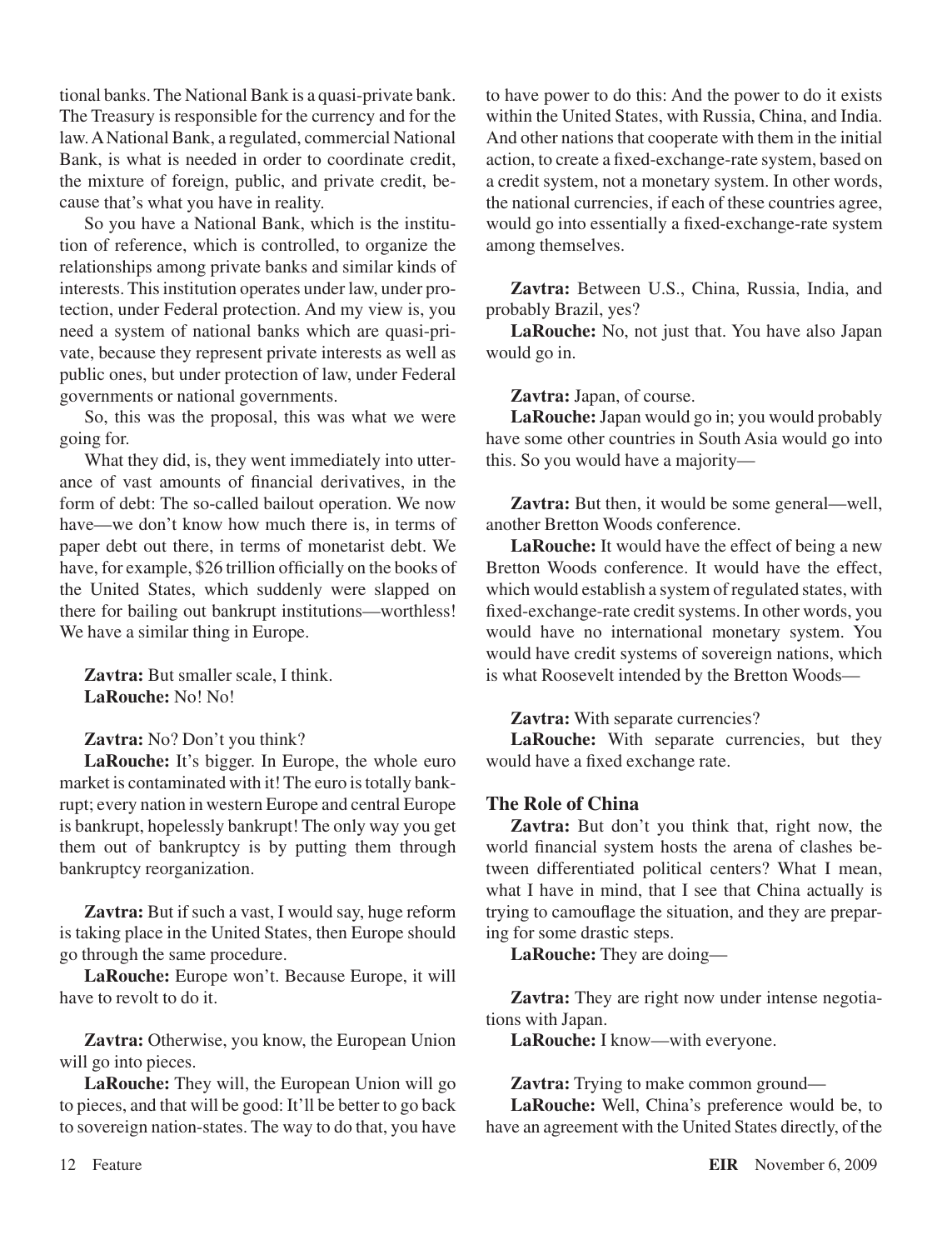type they want. Under the present Obama Administration, that's not possible. What there is, is a compromise, and China does not trust the Obama Administration.

**Zavtra:** No. They don't trust anyone.

**LaRouche:** Well, I have a good relationship with some of the people in China on this question. Because I've been talking about this for a long time, and they know what I've been saying. They realize I'm right. But the question is, we have to have an *efficient* agreement.

Now, the problem is this: China's great growth had a big mistake built into it.

**Zavtra:** Mm-hmm, which one?

**LaRouche:** The one where you have Communist Party billionaires? Right?

**Zavtra:** But sometimes, they are shooting them, you know.

**LaRouche:** I know, I know.

**Zavtra:** Like the case with the president of the national oil company.

**LaRouche:** Oh sure. Sure. This is Chinese decision-making. The Chinese have a very special way of thinking about things. I like them, but they have their problems.

But the point is, they don't trust the United States, and rightly so. Because here's what the primary China problem is: The development of China's economy was limited to a small portion of the total population.

**Zavtra:** Absolutely. Maybe 25%.

**LaRouche:** Right. And the majority of the population is still pretty much in as bad, or worse conditions than before. Now, this can be fixed. Because China's destiny—first of all, China's problem was, it gained this problem, gained this interest, because they were able to *produce more cheaply* than—

**Zavtra:** Absolutely, yes.

**LaRouche:** All right. So therefore, by producing more cheaply, they went below the cost of reproduction, physical reproduction. That is, their income was not sufficient to reproduce the entire population of China and its development, so therefore, you had a cheap-labor policy for a so-called dependent country, which is a very bad policy. What is needed is a longterm development policy, which means you need a

**Zavtra:** Now, besides that, they have a plan for huge projects, as hydro-dams, and construction, and things—

**LaRouche:** Oh, this is fine. That's fine, this is what they need. Largely what they need is heavy, basic economic infrastructure development, which is not marketable by them immediately.

**Zavtra:** No.And that's why it creates a longer cycle of—

**LaRouche:** That's right. You get away from shortterm cycles to long-term agreements. And you have many parts of the world with that characteristic: Where they need a long-term credit system, for development of the basic economic infrastructure, to bring them into parity of ability to function within an international market. Therefore, you need an agreement among states, where the states are sharing credit to other states, under long-term agreements.

**Zavtra:** So you don't think that for China, it could be a much more plausible way to create some mega-regional currency, and mega-regional economic cooperation—if they strike certain agreements with Japan, for example?

**LaRouche:** That won't work. It has to be global. Because you have to have a stable, global system.

## **LaRouche Proposals Are on the Table**

**Zavtra:** Then another question: What would be your general scenario for the coming several months, maybe one or two years? Do you think that the American administration—not Obama—but maybe a new one, an administration would come to such conclusions as you put on the table?

LaRouche: It's on the table. I'm part of it. I'm part of it, on the table in the United States.

**Zavtra:** But you actually characterized Obama as a British spy, and—

**LaRouche:** No, not a British spy, he's a puppet. Not a spy.

**Zavtra:** He's a puppet, of course. I understand. It was figuratively speaking.

**LaRouche:** He's totally owned, he's totally owned by British interests—totally.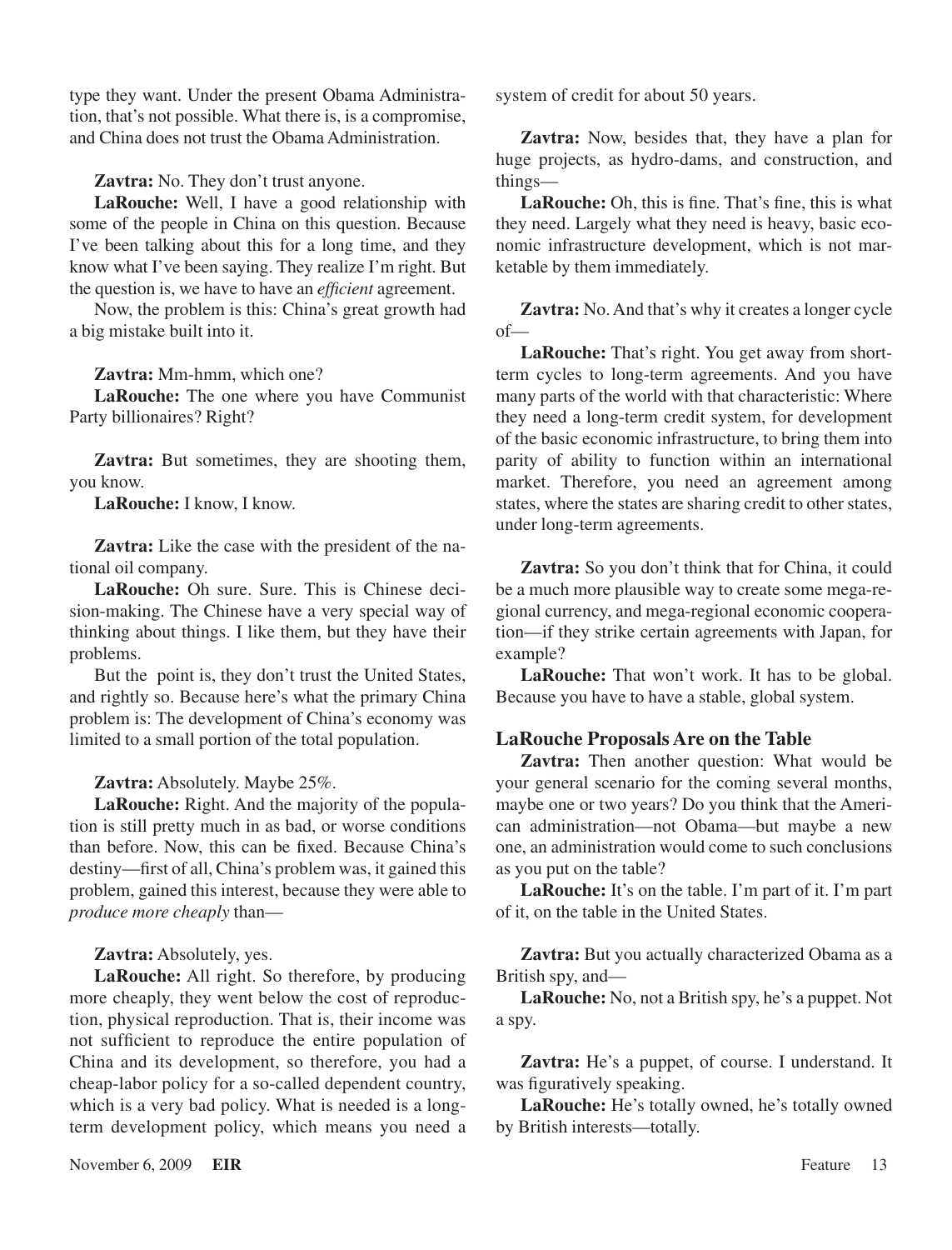**Zavtra:** But he's from the Harvard group, as I can understand. He's from the Harvard group.

**LaRouche:** Not really, no. He's actually the Chicago group, it's the Chicago mob. That's what it is.

**Zavtra:** [laughs] The Chicago mob is interesting!

**LaRouche:** That's what it is, really! But anyway, he's a puppet. He's a total puppet.

**Zavtra:** But who is actually—?

**LaRouche:** Oh, Tony Blair's his controller.

> **Zavtra:** Larry Summers? **LaRouche:** No, Tony Blair.

Creative Commons/Dan Kamminga

 *While China's growth has had a big mistake built into it, LaRouche said, namely, cheap labor for export production, it has also had a long-term development perspective, as evidenced in great infrastructure projects, like the Three Gorges Dam.*

#### **Zavtra:** Tony Blair?

**LaRouche:** The former prime minister of Britain, is his controller.

**Zavtra:** Don't you think that [Gordon] Brown is also kind of a person, qualified for understanding all the complexity of the financial system?

**LaRouche:** Who?

**Zavtra:** The current Prime Minister of Great Britain. **LaRouche:** Brown? No. He is a financial specialist—he's a thief, an expert thief, and a murderer. [laughter] I mean, he's British.

No, the British have an ideology. People talk about the British Empire. The British Empire is not the United Kingdom. The British Empire is an international monetary system, which the British have managed to get control of. In other words, it's a Venetian type of system, like Venice operated in the Dark Age in the 14th Century: The Venetians controlled the Italian bankers. The Italian bankers were the instruments of the Dark Age.

**Zavtra:** Controlled a wider circle?

**LaRouche:** But the Venetians controlled the Italian bankers. And what they did, is they switched between a gold and a silver system, and by that switch, they trapped all of Europe into a Dark Age. And what you have, is a new version of this Venetian-style banking, which created the British Empire.

## **The Gold Standard Is a Danger**

**Zavtra:** But, how about, then, the gold standard? Don't you think that the movement and actually the purchases of gold, which is now—

**LaRouche:** I know.

**Zavtra:** Everywhere shows that gold is returning back as a kind of—

**LaRouche:** That could be a danger. A gold standard is a danger.

**Zavtra:** It's very narrow, I think. It can not be a basis for the complex global economy.

**LaRouche:** What you need is a production standard. See, because we're using up natural resources, in their present form. Therefore, we have to have an economy, which is not based on a fixed standard, but based on a constant rate of technological growth, an increase in productivity, to overcome the depletion factors. So therefore, you have to have a movable standard. And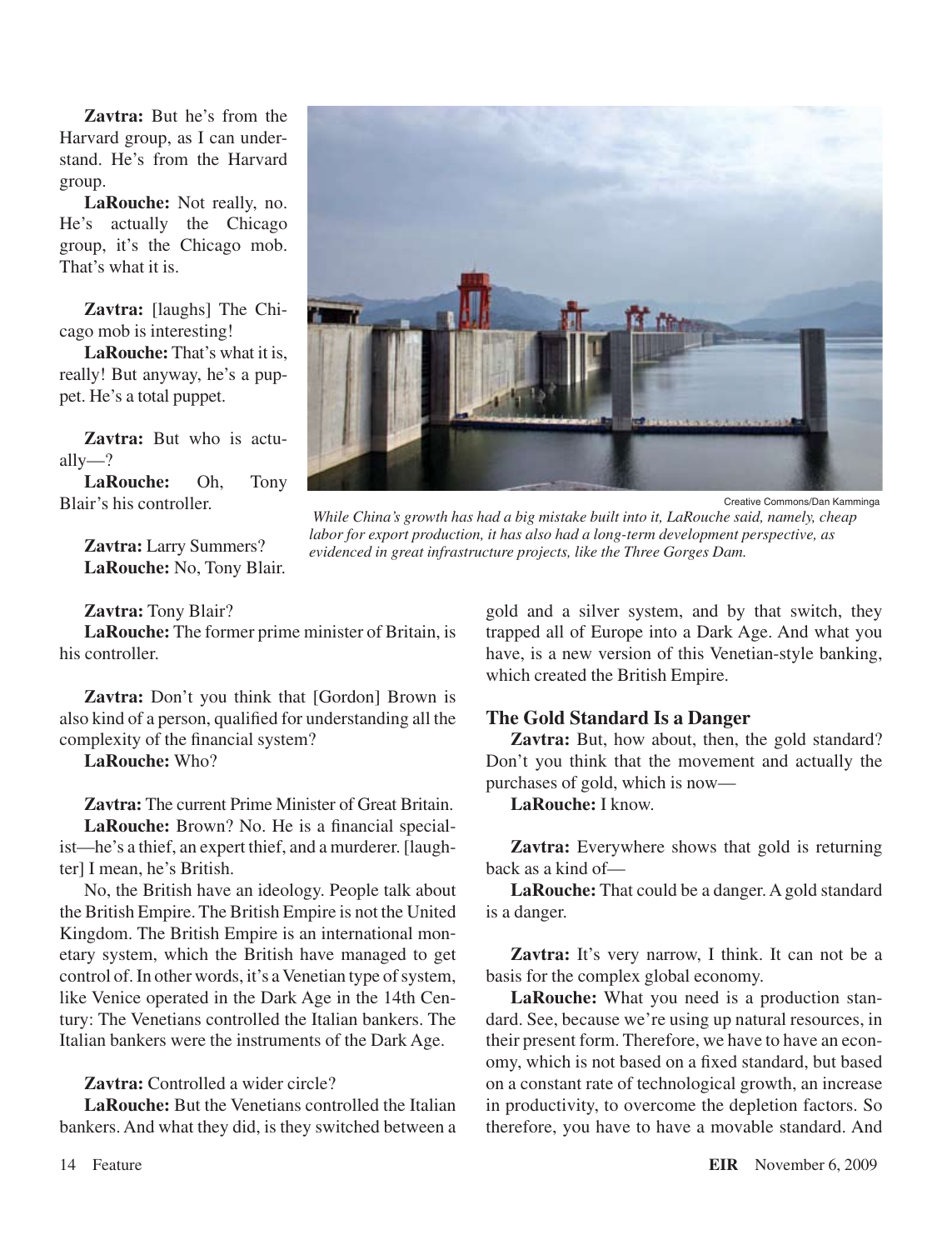the movable standard is actually a production standard: What's your standard of productivity?

So you have to have a science-driver orientation these days, in agriculture, industry, and infrastructure. And if you're not meeting that standard of improvement of technology, you're not going to be able to maintain your position with respect to economy.

## **Zavtra:** Yes.

**LaRouche:** So therefore, you have to have longterm views, which are like 50-year, or century views, which is one thing the Chinese will understand.

**Zavtra:** I think they are much closer than any other part of the global system to that standard.

**LaRouche:** They do understand that. What they understand is, they have to think in century terms, but they are operating in a world which operates on less than one-generation terms.

**Zavtra:**Yes, but, actually, the predominant political thinking, on the part of the United States establishment, or the European/British establishment, of course, they won't change. They will drag their own line as long as possible, until it falls down into the abyss.

**LaRouche:** Yes, well, that's going to change. We're in a point where you have a new administration, and what I'm working with in the United States: We had a group, a team of people, who were selected originally, to be the advisors to Obama. Now, the administration was actually worked out, where Mrs.[Secretary of State Hillary] Clinton conceded to become of the Obama Administration, that's before the actual completion of the election process. As a result of that, you have two basic elements, and some other elements in the Obama Administration. One is Mrs. Clinton, together with people like [Defense Secretary Robert] Gates, and others; [National Security Advisor Gen. James] Jones and others, who are doing a fairly good job in foreign policy, within the bounds of having an Obama Presidency. You see this with [Russian Foreign Minister Sergei] Lavrov, here. The relationship will be very good. Russia, with Lavrov and Clinton on the question of dealing with Iran, for example. It was a modest accomplishment, but it was a necessary one.

So, we have the Obama Administration, which is now faced with a mass strike, a literal mass strike, in the sense of Rosa Luxemburg's definition of mass strike. Eighty percent of the U.S. population want to get rid of Obama.

**Zavtra:** Yes, but it's impossible, I think. LaRouche: No, it is not! It is *not* impossible.

**Zavtra:** So, the way of impeachment, you mean, or how?

**LaRouche:** Well, there are various ways. You have impeachment, that's a formality. You also have a number of powerful people go into a President and say, "Mr. President, you made a mistake. Time for you to quit."

**Zavtra:** Yes, but, you remember, there was a case in recent history with the Russian Tsar Nicholas II. [laughter]

**LaRouche:** No, well, Nicholas II was a different kind of problem. Nicholas was a victim, in terms of the British operation.

**Zavtra:** Yes, absolutely. It was a kind of conspiracy against [Russia], and he was stupid enough—

**LaRouche:** When Bismarck was fired, actually by the King of England at the time—or before that—he was then Prince. He was fired, because Bismarck, among other things, had made an agreement with Tsar Nicholas.

**Zavtra:** Yes, on cooperation.

**LaRouche:** That's right, on the question of the Balkan cooperation against the Habsburgs. And that's when he was fired. Once he was fired, then the British were able to orchestrate a war throughout the continent, throughout the world, called World War I. Right? And so, Nicholas was caught in the crossfire of that, because in terms of the Bolshevik Revolution, it was a very complicated phenomenon. It was not a very simple phenomenon at all. It was a frictional phenomenon, and went *whwkww!* [laughter] You couldn't blame people on that. You have to understand—

# **Approaching Events. ..**

**Zavtra:** But in terms of approaching events, what would you see?

**LaRouche:** I would see, right now, that we're in a breakdown crisis; within a matter of this month, or next month, or something like that, the whole world system is going to disintegrate. It's going to be chain-reaction,